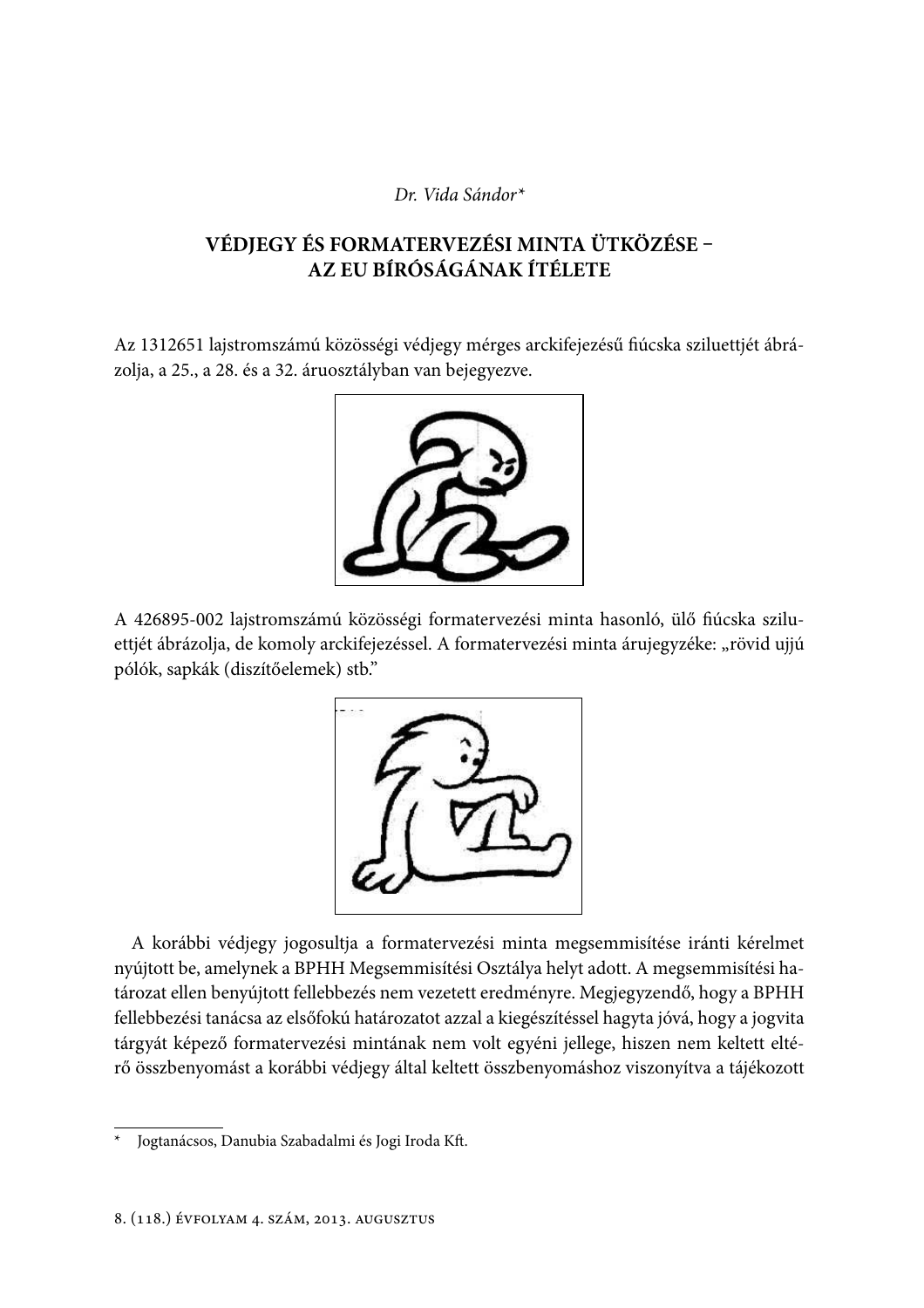felhasználóknál, nevezetesen a pólókat, sapkákat, matricákat vagy nyomtatványokat rendszeresen vásárló fiataloknál vagy gyermekeknél. Így a fellebbezési tanács nem a közösségi formatervezési mintáról szóló 6/2002 EK sz. rendelet 60. cikke (1) bekezdése alapján hagyta helyben a jogvita tárgyát képező formatervezési minta semmisségét megállapító határozatot, hanem ezen rendelet 6. cikke (1) bekezdésével<sup>1</sup> együttesen értelmezett 25. cikke (1) bekezdésének<sup>2</sup> formatervezési mintáról szóló b) pontja alapján. A formatervezési minta jogosultia a fellebbezési tanács határozatát keresettel támadta.

## Az EU Törvényszékének ítélete

A Törvényszék a keresetnek helyt adott, és hatályon kívül helyezte a BPHH fellebbezési tanácsának határozatát.

A Törvényszék azt mondta, hogy össze kell vetni egyrészről a jogyita tárgyát képező formatervezési mintát, másrészről a nyilvánosságra jutott mintát képező korábbi védjegyet, illetve az ezek által a tájékozott használóra tett összbenyomást (ítélet, 20. pont).

Az ítélet 21. és 22. pontjában rámutatott, hogy a szóban forgó két sziluett által a tájékozott használóra tett összbenyomást nagymértékben az egyes sziluettek arcrészén látható arckifejezés határozza meg. Az ítélet kiemelte, hogy a két sziluett arckifejezése közötti eltérés olyan alapvető jellegzetesség, amelyet a tájékozott használó az emlékezetébe vés, úgy, ahogyan azt a fellebbezési tanács helyesen meghatározta.

Ezt követően a Törvényszék ítélete megállapította, hogy ez az arckifejezés, az előrehajló testtartással együtt, amely egy kissé bosszús kedv benyomását kelti, arra készteti a tájékozott használót, hogy a korábbi védjegyet egy dühös figurával azonosítsa. Ezzel szemben a jogyita tárgyát képező formatervezési minta által keltett összbenyomás nem tükröz semmilyen érzelmi megnyilvánulást, sem az arckifejezést, sem a testtartást illetően, amelyet inkább a hátrahajló pozíció jellemez (ítélet, 23. pont).

 $\overline{1}$ 

 $\overline{2}$ A szöveg:

A szöveg:

<sup>(1)</sup> A formatervezési mintának egyéni jellege van, ha bármely nyilvánosságra jutott mintához képest a tájékozott használóra eltérő összbenyomást tesz a

<sup>-</sup> lajstromozás nélkül oltalomban részesülő közösségi formatervezési minta esetén azt a napot megelőzően, amelyen a minta, amelyre az oltalmat igénylik, nyilvánosságra jutott;

<sup>-</sup> a lajstromozás alapján oltalomban részesülő közösségi formatervezési minta esetén a bejelentés napját - elsőbbség igénylése esetén az elsőbbség napját - megelőzően.

<sup>(1)</sup> A közösségi formatervezésiminta-oltalmat csak a következő okokból lehet megsemmisíteni:

b) ha a minta nem felel meg a 4-9. cikkekben foglalt követelményeknek;

ha egy későbbi formatervezési mintában megkülönböztetésre alkalmas megjelölést használnak, és az arra vonatkozó közösségi jog vagy a tagállam joga a megjelölés jogosultját felhatalmazza az ilyen használat megtiltására;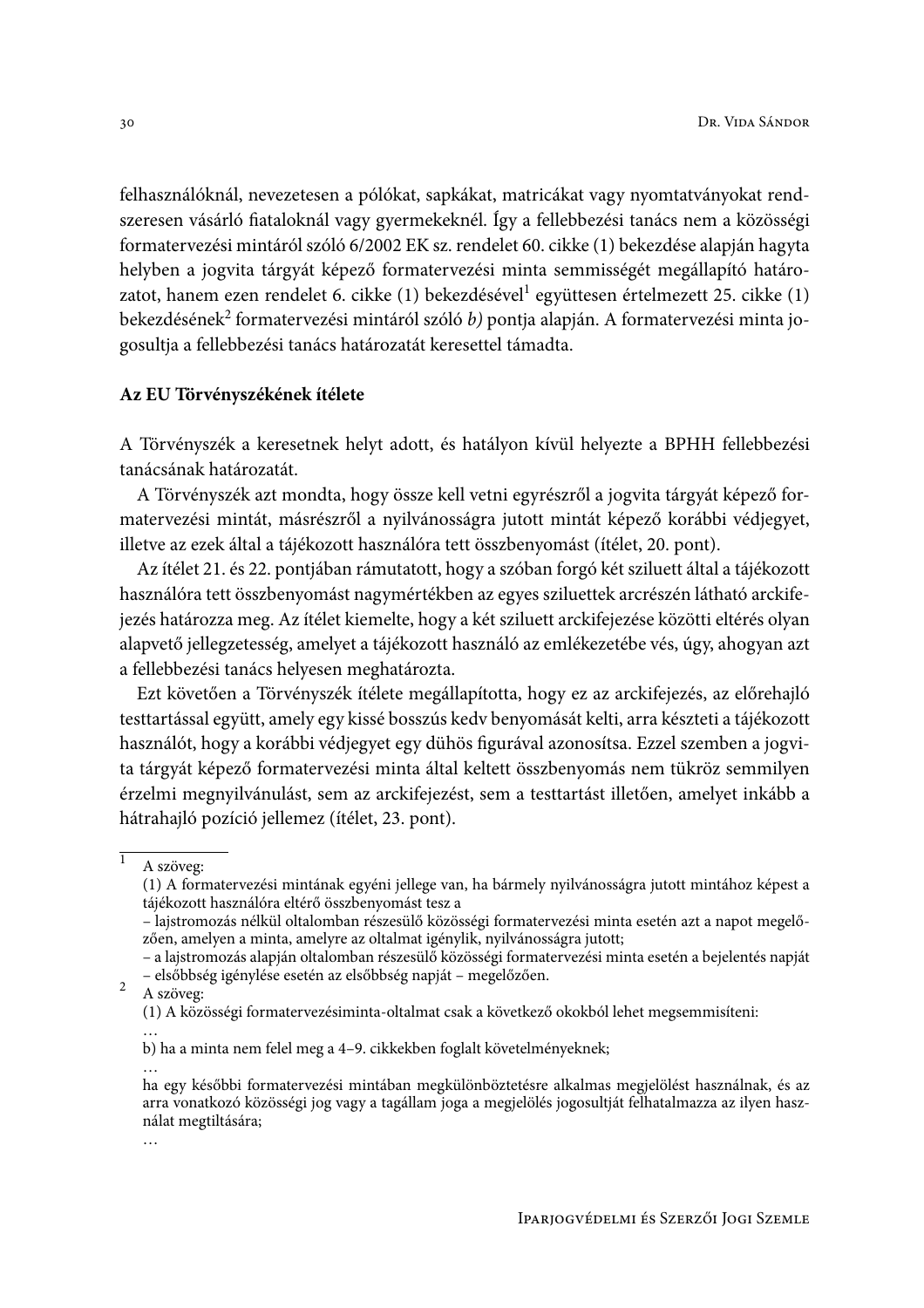E tekintetben az ítélet megerősítette, hogy a "pólókat és sapkákat vásárló fiatalok számára az arckifejezésbeli különbség egyértelműen észlelhető ..., a tárgyak személyessé tételére matricákat használó gyerekek számára pedig még szembetűnőbb, hiszen ők még fogékonyabbak a matricákon látható figurák által keltett érzelmi benyomásokra" (ítélet, 24. pont).

Végül az ítélet azt állapította meg, hogy a két sziluett közötti eltérések "elég jelentősek ahhoz, hogy eltérő összbenyomást (impression globale différente) tudjanak kelteni a tájékozott használóknál az egyéb jellemzők közötti hasonlóságok és azon alkotói szabadság fontossága ellenére, amellyel a jelen ügy tárgyát képezőhöz hasonló sziluetteket tervező alkotók rendelkeznek" (ítélet, 25. pont).

Az ítélet arra a következtetésre jutott, hogy a fellebbezési tanács tévedett, amikor úgy ítélte meg, hogy a jogvita tárgyát képező formatervezési minta nem kelt eltérő összbenyomást a megsemmisítési kérelem alátámasztásaként hivatkozott korábbi védjegy által keltettől (ítélet,  $26.$  pont).

Az EU Törvényszékének ítélete ellen a közösségi védjegy jogosultja, valamint a BPHH nyújtott be fellebbezést.

#### Az EU Bíróságának ítélete<sup>3</sup>

Az EU Bírósága 2012. október 18-án kelt ítéletével a fellebbezéseket elutasította. Ítéletének indokolásában többek között azt mondta, hogy, először is, a Törvényszék által a korábbi védjegy és a jogvita tárgyát képező formatervezési minta összehasonlítása során végzett állítólagos téves jogalkalmazást illetően hangsúlyozni kell, hogy a 6/2002 EK sz. rendelet nem határozza meg a "tájékozott használó" fogalmát. Ezt a fogalmat mindazonáltal úgy kell értelmezni, mint a védjegyjogban alkalmazandó átlagos fogyasztó (akitől nem várnak el semmilyen különleges ismeretet, és aki általában nem hasonlítja közvetlenül össze az ütköző védjegyeket) és a komoly szakmai ismeretekkel rendelkező szakember között elhelyezkedő köztes fogalmat. Így a "tájékozott használó" fogalmát úgy kell értelmezni, mint amely – akár személyes tapasztalata, akár az adott ágazatra vonatkozó kiterjedt ismeretei folytán – nem átlagosan figyelmes, hanem különösen éber használót jelöl (lásd a C-281210 sz., a PepsiCo kontra Grupo Promer Mon Graphic-ügyben hozott ítélet 53. pontját<sup>4</sup> – jelen ítélet, 53. pont).

 $\frac{3}{3}$  C-101/11 és C-102/11 egyesített ügyek.

 $4$  A szöveg:

<sup>...</sup> rá kell mutatni arra, hogy a 6/2002 EK sz. rendelet nem határozza meg a tájékozott használó fogalmát. Ezt a fogalmat mindazonáltal úgy kell értelmezni – amint azt a főtanácsnok indítványának 43. és 44. pontjában helyesen ismertette –, mint a védjegyjogban alkalmazandó átlagos fogyasztó (akitől nem várnak el semmilyen különleges ismeretet, és aki általában nem hasonlítja közvetlenül össze az ütköző védjegyeket) fogalma és a komoly technikai ismeretekkel rendelkező szakember fogalma között elhelyezkedő köztes fogalmat. Így a tájékozott használó fogalmát úgy lehet értelmezni, mint amely - akár személyes tapasztalata, akár az adott ágazatra vonatkozó kiterjedt ismeretei folytán - nem átlagosan figyelmes, hanem különösen éber használót jelöl.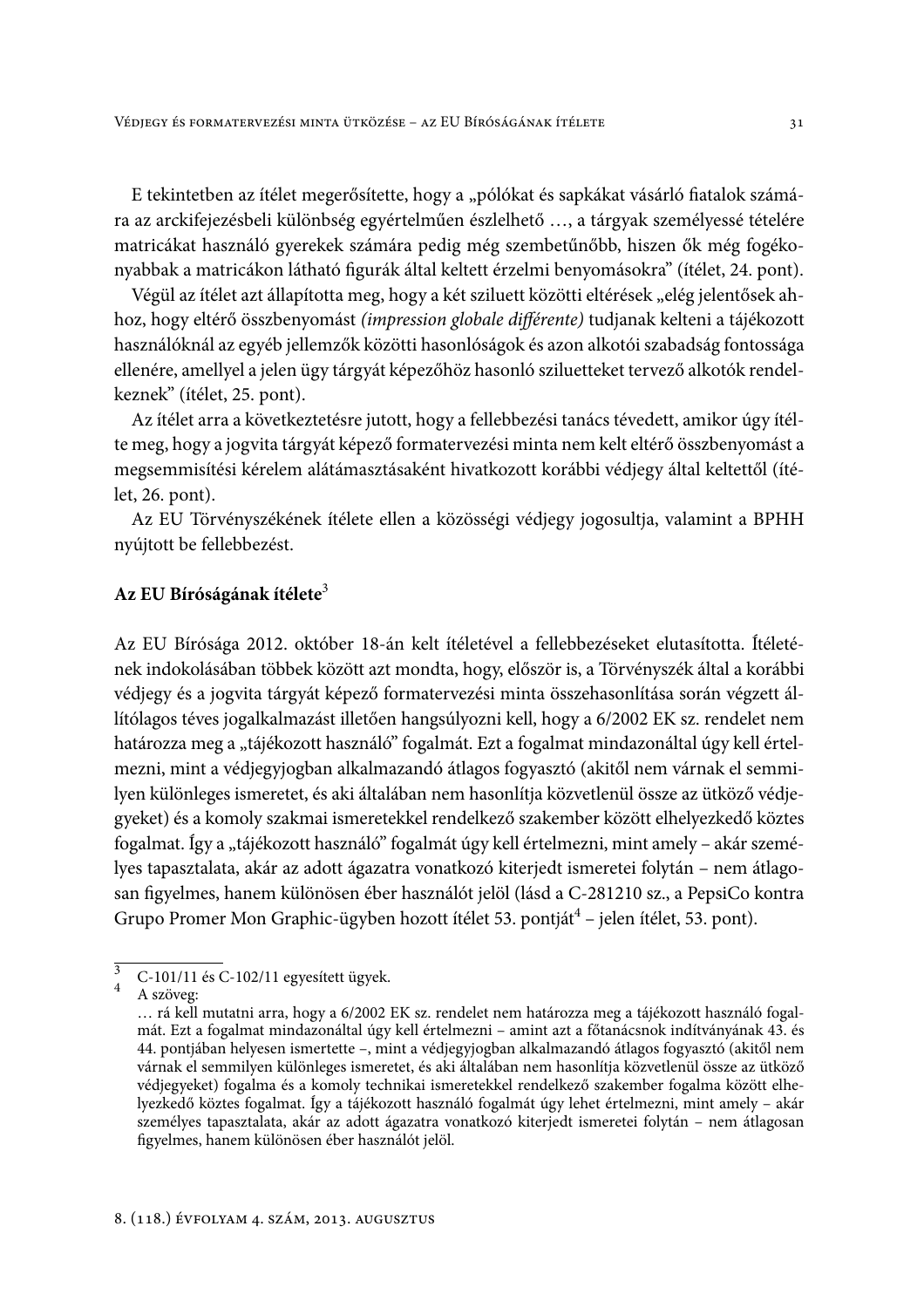E tekintetben igaz, hogy magának a tájékozott használónak az EU Bírósága által meghatározott természetéből fakad, hogy amikor lehetséges, az a korábbi védjegyet és a jogvita tárgyát képező formatervezési mintát közvetlenül fogja összehasonlítani. Nem zárható azonban ki, hogy az ilyen összehasonlítás az érintett területen megvalósíthatatlan vagy szokatlan, különösen a sajátos körülmények vagy a szóban forgó korábbi védjegy, illetve a jogvita tárgyát képező formatervezési minta által ábrázolt tárgyak tulajdonságai miatt (lásd ebben az értelemben a fent hivatkozott PepsiCo kontra Grupo Promer Mon Graphic-ügyben hozott ítélet 55. pontját<sup>5</sup> – jelen ítélet, 54. pont).

Ennélfogva nem lehet eredményesen kifogásolni azt, hogy a Törvényszék tévesen alkalmazta a jogot azáltal, hogy a korábbi védjegy és a jogvita tárgyát képező formatervezési minta által keltett összbenyomást nem abból az előfeltételből kiindulva értékelte, hogy a tájékozott használók mindenképpen közvetlenül hasonlítják össze azokat (lásd ebben az értelemben a PepsiCo kontra Grupo Promer Mon Graphic-ügyben hozott ítélet 56. pontját<sup>6</sup> - jelen ítélet, 55. pont).

Ez annál is inkább így van, mivel a 6/2002 EK sz. rendelet összefüggésében nem található erre vonatkozóan pontos útmutatás, és így nem lehet azt megállapítani, hogy az uniós jogalkotó szándéka arra irányult volna, hogy a lehetséges formatervezési minták értékelését a közvetlen összehasonlításra korlátozza (lásd a fent hivatkozott PepsiCo kontra Grupo Promer Mon Graphic-ügyben hozott ítélet 57. pontját<sup>7</sup> – jelen ítélet, 56. pont).

Ebből eredően a korábbi védjegy és a jogvita tárgyát képező formatervezési minta öszszehasonlításánál a Törvényszék nem alkalmazta tévesen a jogot azzal, hogy a megtámadott ítélet 22. és 23. pontjában a saját érvelését a két sziluett által keltett összbenyomásnak a tájékozott használók emlékezetében megőrzött nem tökéletes képre alapozta (ítélet, 57. pont).

Következésképpen e kifogást mint megalapozatlant el kell utasítani (ítélet, 58. pont).

Másodszor, ami azt a kifogást illeti, miszerint a Törvényszék tévesen alkalmazta a jogot azáltal, hogy a korábbi védjegy és a jogvita tárgyát képező formatervezési minta vizsgálatát az érintett közönség egy részének észlelésére korlátozta, elöljáróban pontosítani kell, hogy e

6 A szöveg:

 $\overline{7}$ A szöveg:

 $\overline{5}$ A szöveg:

<sup>...</sup> a tájékozott használónak a természetéből fakad, hogy a szóban forgó formatervezési mintákat - amikor lehetséges – közvetlenül hasonlítja össze. Nem zárható azonban ki, hogy az ilyen összehasonlítás az érintett területen megvalósíthatatlan vagy szokatlan, például sajátos körülmények vagy a szóban forgó formatervezési mintákkal ábrázolt tárgyak tulajdonságai miatt.

<sup>...</sup> nem lehet eredményesen kifogásolni azt, hogy a Törvényszék tévesen alkalmazta a jogot azáltal, hogy az ütköző formatervezési minták által keltett összbenyomást nem abból az előfeltételből kiindulva értékelte, hogy a tájékozott használók mindenképpen közvetlenül hasonlítják össze a formatervezési mintákat.

<sup>...</sup> a 6/2002 EK sz. rendelet összefüggésében nem található arra vonatkozóan pontos útmutatás, illetve nem lehet azt megállapítani, hogy az uniós jogalkotó szándéka arra irányulna, hogy a lehetséges formatervezési minták értékelését a közvetlen összehasonlítás korlátozza.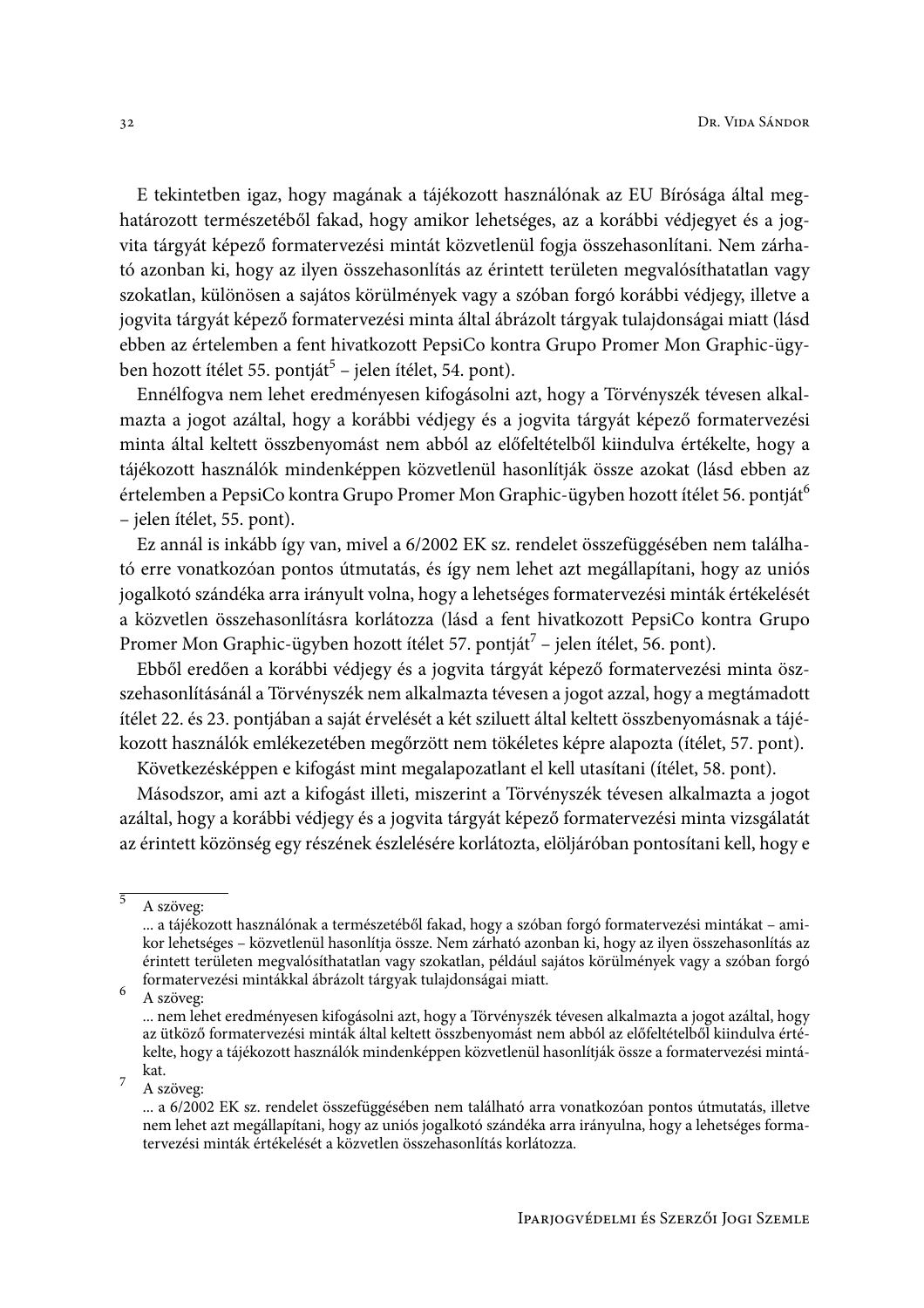kifogás - a fellebbező állításaival ellentétben - nem elfogadhatatlan. Ugyanis e kifogás egy olyan, a 6/2002 EK sz. rendelet értelmezése, illetve alkalmazása során felmerülő állítólagos jogi hiba kifogásolására irányul, amely, amennyiben bebizonyosodik, hogy azt valóban elkövették, a Törvényszék által kifejtett érvelés egészét érvénytelenné teheti (ítélet, 59. pont).

Ami a dolog érdemi részét illeti, megjegyzendő, hogy a BPHH e kifogása a megtámadott ítélet téves értelmezésén alapul. Ugyanis a korábbi védjegy és a jogyita tárgyát képező formatervezési minta összehasonlítása során a Törvényszék a megtámadott ítélet 22. pontjában úgy utalt a tájékozott használóra, hogy "miként azt a fellebbezési tanács helyesen meghatározta" (ítélet, 60. pont).

A Törvényszék így az érintett közönség egészét vette figyelembe úgy, ahogyan azt a fellebbezési tanács meghatározta, vagyis a fiatalokat, a gyerekeket, illetve a nyomtatványok, ideértve a reklámanyagok használóit. Ez ugyanígy elmondható a Törvényszéknek a megtámadott ítélet 23. pontjában kifejtett érvelését illetően is, amelyben az a korábbi védjegy és a jogvita tárgyát képező formatervezési minta által keltett összbenyomás vizsgálata során hivatkozik az említett tájékozott használóra. Ezt követően a Törvényszék a megtámadott ítélet 24. pontjában külön megerősítette, hogy a két sziluett arckifejezése közötti eltérés a fiatalok és a gyerekek számára egyértelműen kivehető (ítélet, 61. pont).

Ebből eredően nem róható fel a Törvényszéknek, hogy a sziluettek általa végzett vizsgálatánál nem az érintett közönség egészére támaszkodott (ítélet, 62. pont).

Harmadszor, hangsúlyozni kell, hogy a fellebbezők lényegében azt róják fel a Törvényszéknek, hogy az azt állapította meg, hogy a két sziluett arckifejezése határozza meg a korábbi védjegy és a jogvita tárgyát képező formatervezési minta által a tájékozott használóra tett összbenyomást (ítélet, 63. pont).

E tekintetben megjegyzendő, hogy a fellebbezők érveikkel valójában csupán a Törvényszék által a korábbi védjegy és a jogvita tárgyát képező formatervezési minta által keltett összbenyomás értékelése során elvégzett ténybeli elemzést vitatják, és így ezen érvek arra irányulnak, hogy az EU Bírósága váltsa fel a Törvényszék értékelését a saját értékelésével (ítélet, 64. pont).

Ugyanis anélkül, hogy akár azt állították, akár azt bizonyították volna, hogy a Törvényszék elferdítette az eléje tárt tényeket, a fellebbezők csupán azt rótták fel a Törvényszéknek, hogy az tévesen értékelte a jelen ügy körülményeit annak meghatározásakor, hogy a jogyita tárgyát képező formatervezési minta eltérő összbenyomást kelt-e a tájékozott fogyasztóban a megsemmisítési kérelmének alátámasztásaként hivatkozott korábbi védjegy által keltett összbenyomáshoz viszonyítottan (ítélet, 65. pont).

Márpedig az állandó ítélkezési gyakorlat szerint kizárólag a Törvényszék rendelkezik hatáskörrel egyfelől a tényállás megállapítására, kivéve, ha az ügy hozzá benyújtott irataiból következően a megállapításai tárgyilag tévesek, másfelől a tényállás értékelésére. A tényállás értékelése tehát – kivéve ha a Törvényszék a részére előadottakat elferdítette – nem jogkérdés, amelyet mint ilyet az EU Bírósága a fellebbezési eljárás során felülvizsgálata alá vonhat-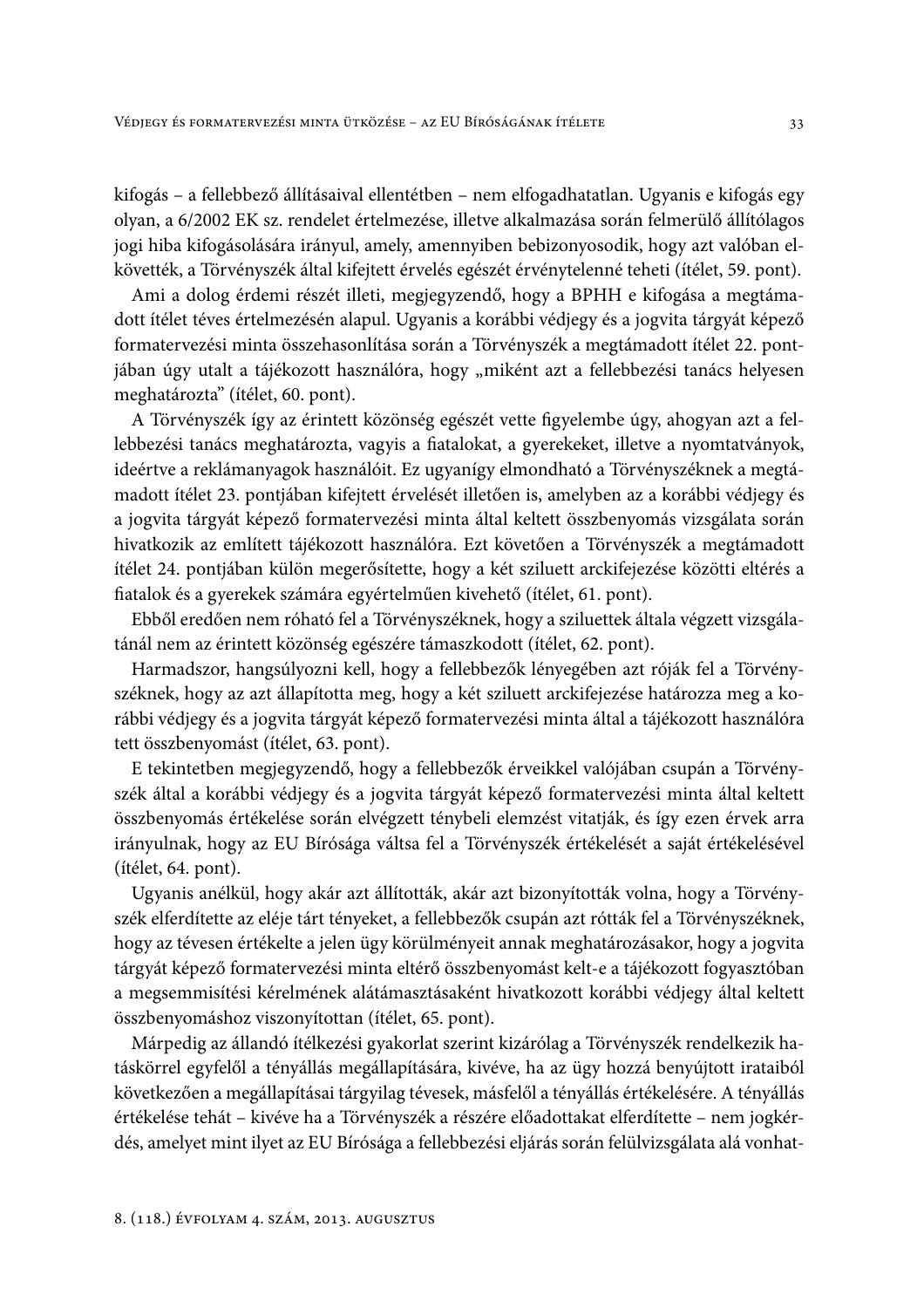na (lásd a C-144/06. P. sz., a Henkel kontra BPHH-ügyben 2007. október 4-én hozott ítélet 49. pontját $\delta$  és az ott hivatkozott ítélkezési gyakorlatot – jelen ítélet, 66. pont).

E kifogást tehát mint elfogadhatatlant kell elutasítani (ítélet, 67. pont).

Az előbbiekben kifejtettekből eredően a BPHH második jogalapját, valamint a fellebbezők első jogalapját teljes egészében el kell utasítani (ítélet, 68. pont).

A 6/2002 EK sz. rendelet 25. cikke (1) bekezdésének e) pontjára alapított második jogalapról

#### A felek érvei

A fellebbezők azt róják fel a Törvényszéknek, hogy az nem alkalmazta a 6/2002 EK sz. rendelet 25. cikk (1) bekezdésének e) pontját. Szerintük minden feltétel teljesül annak megállapításához, hogy a korábbi védjegy és a jogvita tárgyát képező formatervezési minta között fennáll az összetévesztés veszélye. Következésképpen azzal, hogy nem nyilatkozott az említett rendelkezésről, és nem tiltotta meg a jogvita tárgyát képező formatervezési minta használatát, a Törvényszék tévesen alkalmazta a jogot (ítélet, 69. pont).

A fellebbezők úgy vélik, hogy e jogalap elfogadhatatlan, mivel a megtámadott ítéletben szereplő, a Törvényszék által kifejtett ténybeli értékelést vonja kétségbe (ítélet, 70. pont).

#### Az EU Bíróságának álláspontja

Megjegyzendő, hogy itt olyan jogalapról van szó, amelyre a Törvényszék előtt nem hivatkoztak a jogyita tárgyát képező határozat hatályon kívül helyezése érdekében, és hogy semmiképpen sem olyan jellegű közérdekű jogalap, amelyet a Törvényszék köteles lett volna hivatalból figyelembe venni (ítélet, 71. pont).

Márpedig az EU Bírósága eljárási szabályzatának 113. cikk 2. §-a szerint a fellebbezési eljárásban nem változtathatja meg a Törvényszék előtti jogvita tárgyát. Az EU Bíróságának hatásköre a fellebbezési eljárás keretében ugyanis az elsőfokú bíróság előtti jogyita tárgyát képező jogalapokról hozott jogi döntés megítélésére korlátozódik (lásd külön a C-136/92. P. sz., a Bizottság kontra Brazelli Lualdi és társai-ügyben 1994. június 1-jén hozott ítélet 59. pontját, a 171/06. P. sz., a T.I.M.E. ART kontra OHIM-ügyben 2007. március 15-én hozott

 $\overline{8}$ A szöveg:

Márpedig kizárólag a Törvényszék (elsőfokú bíróság) rendelkezik hatáskörrel egyrészt a tényállás megállapítására, kivéve, ha megállapításainak anyagi pontatlansága a hozzá benyújtott eljárási iratokból ered, másrészt a tények értékelésére. A tények értékelése tehát – az elé terjesztett bizonyítékok elferdítésének esetét kivéve - nem minősül jogkérdésnek, amelyet - mint ilyet - valamely fellebbezés keretében az EU Bíróságának kell megvizsgálnia (lásd e tekintetben a C-104/00 P. sz., a DKV kontra BPHH-ügyben hozott ítélet 22. pontját, valamint a C-456/01 P. sz. Henkel kontra BPHH-ügyben hozott ítélet 41. pontját).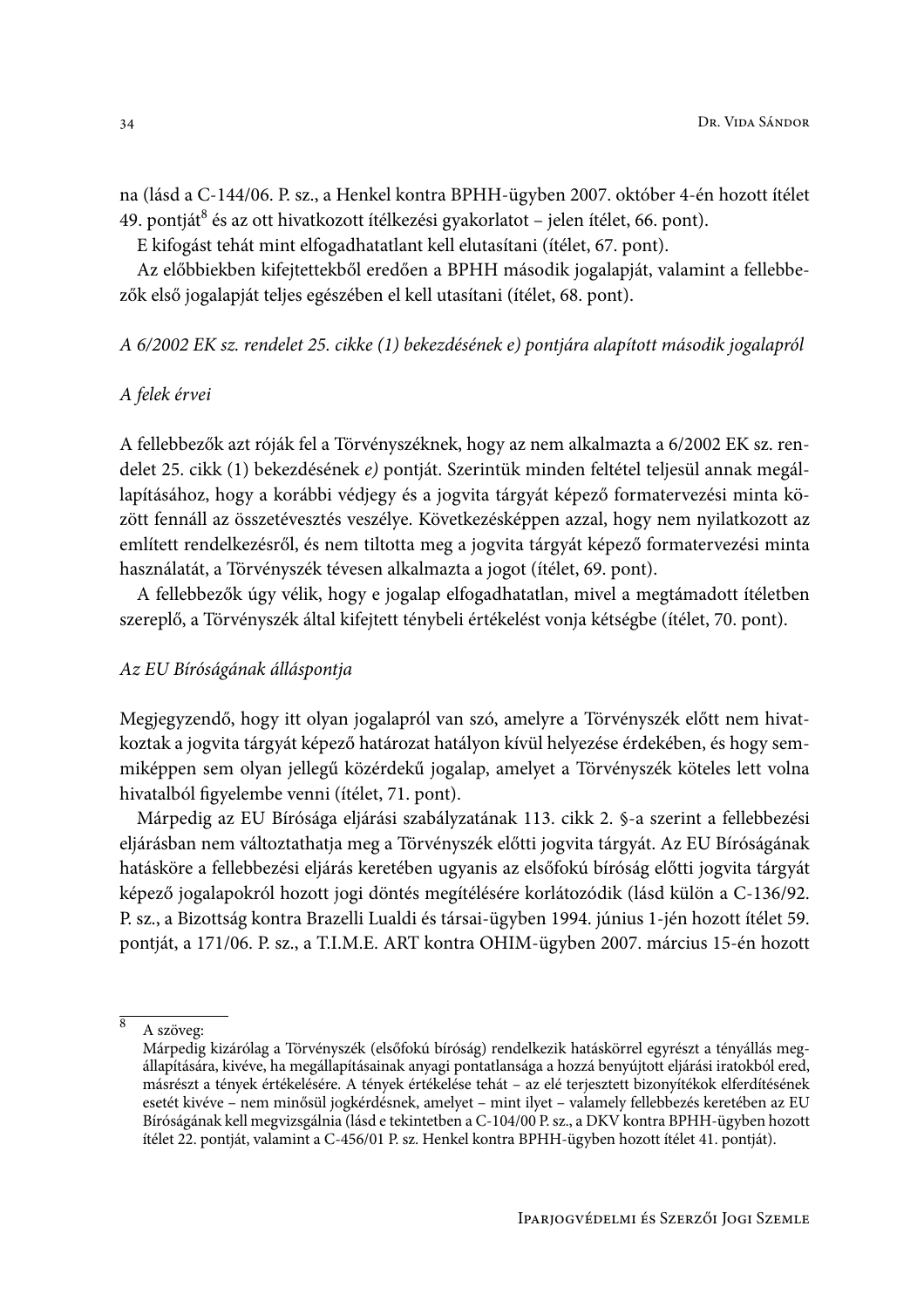ítélet 24. pontját, valamint a C-193/06. P. sz., a Nestlé kontra OHIM-ügyben 2007. szeptember 20-án hozott ítélet 56. pontját – jelen ítélet, 72. pont). Ennélfogva a jelen jogalapot, mint elfogadhatatlant, el kell utasítani.

A BPHH által hivatkozott második jogalap második részéről, és a fellebbezők által hivatkozott harmadik jogalapról, amelyek a megtámadott ítélet indokolásának hiányosságaira hivatkoznak (ítélet, 73. pont)

#### A felek érvei

A BPHH azt állítja, hogy a Törvényszék egyrészről azzal, hogy elmulasztotta kifejteni azokat az okokat, amelyek miatt, miként azt a támadott ítélet 24. pontjában megállapította, "a pólókat és sapkákat vásárló fiatalok számára az arckifejezésbeli különbség egyértelműen észlelhető", másrészről pedig azzal, hogy nem hivatkozott "a nyomtatványokat, ideértve a reklámanyagokat" használókból álló közönségre, nem tett eleget indokolási kötelezettségének (ítélet, 74. pont).

A fellebbezők ezenfelül azt róják fel a Törvényszéknek, hogy mivel az nem indokolta pontos, helytálló és koherens módon ítéletét, megsértette az eljárási jogot (ítélet, 75. pont).

Ami a BPHH kifogásait illeti, a közösségi formatervezési minta jogosultja úgy véli, hogy a Törvényszék nem volt köteles az érintett közönségről döntést hozni úgy, ahogyan az a fenti 52. pontban szerepel, és ennek következtében ítélete nem szenved indoklási hiányosságokat (ítélet, 76. pont).

Ami a BPHH által hivatkozott indoklási kötelezettség megsértését illeti, a közösségi formatervezési minta jogosultja azok elfogadhatatlanságára hivatkozik. Arra utal, hogy a fellebbezők nem jelezték, hogy a megtámadott ítélet mely részei szenvednének ezen indokolási hiányosságokban (ítélet, 77. pont).

#### A Bíróság álláspontja

Ami a BPHH által hivatkozott indokolási kötelezettség megsértését illeti, az azon az állításon alapul, hogy a Törvényszék egyrészről elmulasztotta kifejteni azokat az okokat, amelyek miatt "a pólókat és sapkákat vásárló fiatalok számára az arckifejezésbeli különbség egyértelműen észlelhető", másrészről nem hivatkozott "a nyomtatványokat, ideértve a reklámanyagokat" használókból álló közönségre (ítélet, 78. pont).

E tekintetben emlékeztetni kell arra, hogy az ítéletek indokolásának követelménye az EU Bírósága alapokmányának 36. cikkéből következik, amely ugyanezen alapokmány 53. cikkének első bekezdése, valamint a Törvényszék eljárási szabályzatának 81. cikke alapján a Törvényszékre is alkalmazandó (lásd a C-311/05. sz., a Naipes Heraclio Fournier kontra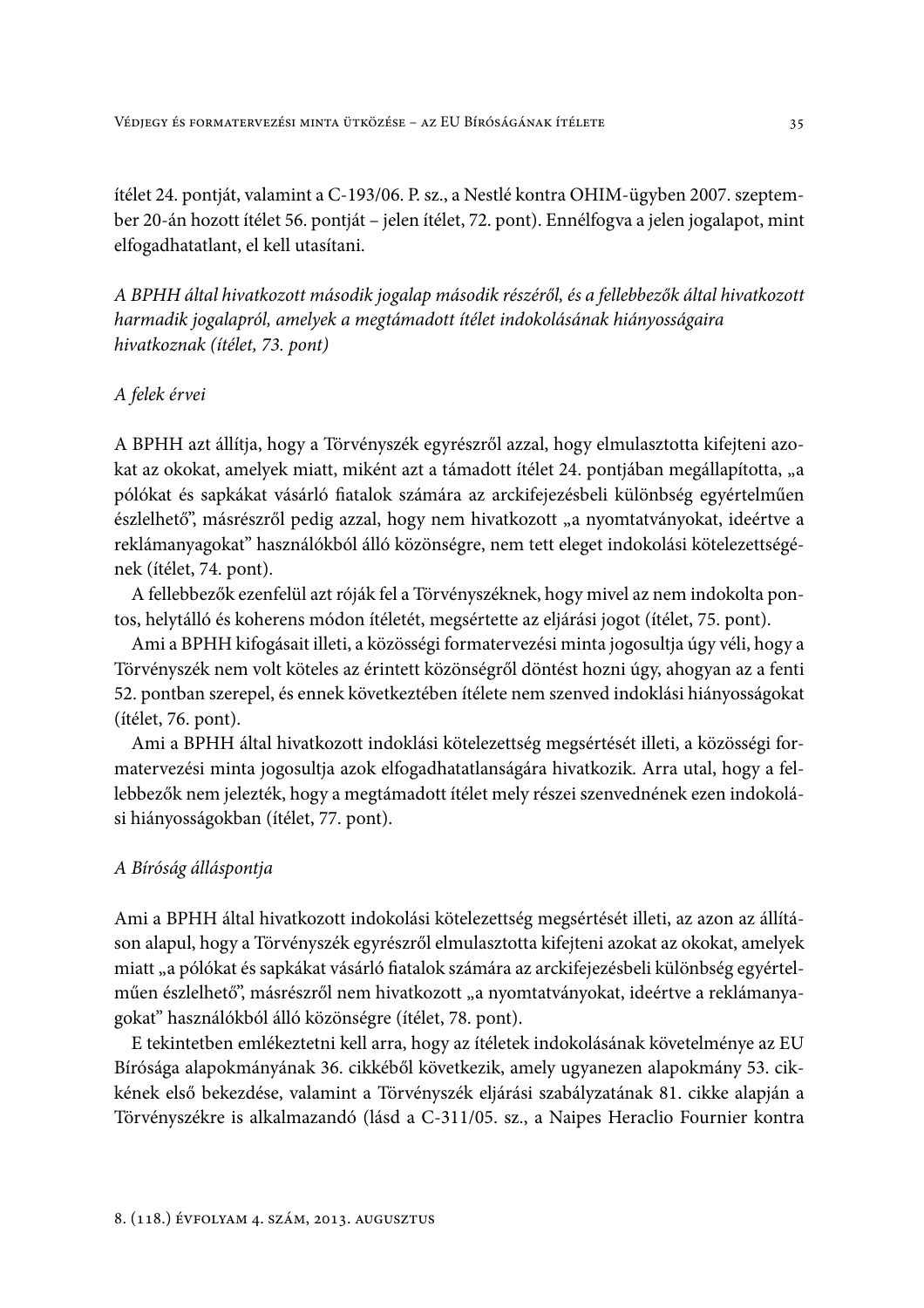OHIM-ügyben hozott ítéletének 51. pontját és az ott hivatkozott ítélkezési gyakorlatot (jelen ítélet, 79. pont).

Az állandó ítélkezési gyakorlat szerint a Törvényszék ítéleteinek megfelelő indokolást kell tartalmazniuk ahhoz, hogy az EU Bírósága el tudja végezni saját felülvizsgálatát (lásd többek között a fent hivatkozott Naipes Heraclio Fournier kontra BPHH-ügyben hozott ítélet 52. pontját és az ott hivatkozott ítélkezési gyakorlatot – jelen ítélet, 80. pont).

Jelen esetben, különös tekintettel a jelen ítélet 60–62. pontjában tett megállapításokra, elegendő azt megjegyezni, hogy a Törvényszék által a megtámadott ítéletben kifejtett érvelés önmagában világos és érthető, és lehetővé teszi azon okok megismerését, amelyek miatt a Törvényszék helyt adott a közösségi formatervezési minta jogosultja által hivatkozott egyetlen jogalapnak. A megtámadott ítélet tehát nem szenved indokolási hiányosságban (ítélet, 81. pont).

Következésképpen e jogalapot mint megalapozatlant el kell utasítani (ítélet, 82. pont).

Figyelemmel az előzőekben kifejtettekre, a jelen fellebbezéseket mint részben elfogadhatatlanokat és mint részben megalapozatlanokat el kell utasítani (ítélet, 83. pont).

#### Kommentárok

H. Hartwig<sup>9</sup> az ítélet második jogalapjának harmadik részéről (63–67. pont) azt mondja, hogy az összbenyomás értékelését az EU Bírósága ténykérdésnek minősítette, amely az első fokon eljáró EU Törvényszék kizárólagos hatáskörébe tartozik. Ez azzal a következménnyel jár, hogy a formatervezési minták közötti hasonlóság és különbözőség kérdésének eldöntésénél az EU Törvényszéke az ügyek döntő többségében végső fok lesz. E vonatkozásban érdemes megjegyezni - mondja - hogy az EU Törvényszéke ún. reciprocitáskoncepciót dolgozott ki (T-10/08 és T-11/08 Kwang kontra Honda), amely szerint azt mondta, hogy "... minél nagyobb a formatervező szabadsága a formatervezési minta kialakításánál, annál kevésbé valószínű, hogy a formatervezési minta a tájékozott fogyasztóra eltérő összbenyomást gyakoroljon. Megfordítva: minél jobban korlátozott a formatervező szabadsága a vitatott formatervezési minta kialakításában, annál valószínűbb, hogy a kisebb eltérések elegendőek lesznek, hogy a tájékozott fogyasztóra az így alkotott minta eltérő összbenyomást gyakoroljon". Ez a reciprocitási szabály (test) jogi iránymutatásnak tűnik, és a kommentátor kíváncsian várja, hogy ha majd ez a nézet a másodfokon eljáró EU Bírósága elé kerül, az azonosítja-e magát azzal.

A továbbiakban vitathatónak tartja azt a megállapítást, amely "releváns közönség" kategóriaként kezeli a fiatalokat, gyermekeket, illetve a nyomtatványok, reklámok használóit (ítélet, 61. pont). E vonatkozásban azt mondja, hogy a korábbi közösségi védjegyet "ruha-

 $\overline{9}$ In: Bardehle-Pagenberg IP Report 2012 Special/IV. p. 2.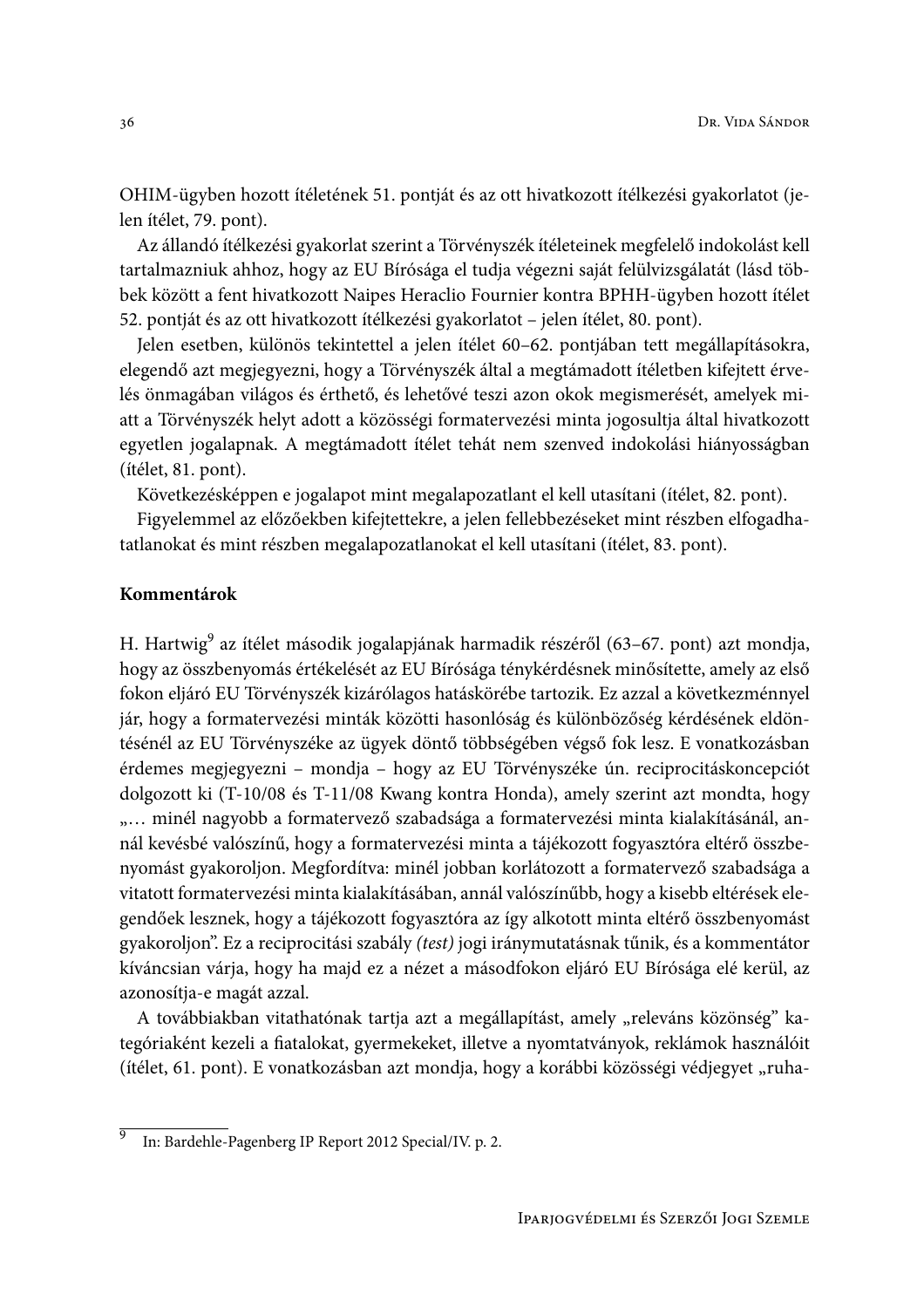neműk, kalapok, tornaszerek, játékok" tekintetében lajstromozták. Ugyanakkor a támadott formatervezési minta "pólók, ingek (díszítőelemei) sapkák (díszítőelemei)" áruk tekintetében áll oltalom alatt. Márpedig szerinte a releváns közönségnek fiatalokra történő korlátozása indokolatlan, hiszen pólókat, sapkákat felnőttek is hordanak. Ezenfelül a "nyomdai termékek, reklámanyagok" (ítélet, 74. pont) kifejezés ugyancsak nem eredményezheti a fogyasztóközösségnek az ítélet szerinti korlátozását. Hiszen ilyen áruk vonatkozásában mindenki, aki olvasni tud, fogyasztónak tekintendő. Ez annál is inkább így van, mivel az adott ügyben sem az EU Törvényszéke, sem az EU Bírósága nem határozta meg a tájékozott fogyasztó különös ismérveit (különösen amikor az az ütköző formatervezési minta hasonlóságait és különbözőségeit értékeli).

Végül azt mondja, hogy az EU Bíróságának ítélete következetlen, és nem szolgálja a jogbiztonságot, mert

- első lépésben eltér a "tájékozott fogyasztónak" a védjegyjogban használatos fogalmától, és azt mondja, hogy "követelmény a közvetlen összehasonlítás";

- második lépésben az ítélet szerint a "tájékozott fogyasztó" azt jelenti, hogy "ha lehetséges, közvetlen összehasonlítást végez" (ítélet, 54. pont);

- harmadik lépésben (anélkül, hogy ez szükséges lenne) azt mondja, hogy "nem zárható ki, hogy az ilyen összehasonlítás az érintett gazdasági szektorban megvalósíthatatlan vagy szokatlan, különösen a sajátos körülmények vagy a szóban forgó korábbi védjegy és a jogvita tárgyát képező formatervezési minta által ábrázolt tárgyak tulajdonságai miatt". .... Mindezekre tekintettel az EU Bírósága szükségtelenül elmossa a védjegyjog és a formatervezési jog közötti határokat.

Más véleményen van Becker,<sup>10</sup> akit nem lep meg, hogy az összbenyomás értékelése a formatervezési jogban nem azonos, mint a védjegyjogban - hiszen ez a vonatkozó kommentárban<sup>11</sup> is így olvasható. Indokolja ezt a felfogást, hogy az a fogyasztó, aki abban a helyzetben van - és ezen felül még veszi is a fáradtságot, hogy a formatervezett tárgyakat összehasonlítsa – ezt általában nem az alkotói folyamat alapján teszi (kaum anzutreffen), hanem a formatervezői alkotás eredménye, a formatervezett tárgy alapján. Ezért szerinte helytállóan állapította meg az EU Bírósága, hogy a Törvényszék nem lépte túl a hatáskörét, amikor a BPHH-nak a formatervezési minta hasonlóságára vonatkozó értékelését felülvizsgálta (ítélet, 44. pont).

A jogfejlődés eredményeként értékeli, hogy míg az EU Bírósága által hivatkozott PepsiCoügyben még nyitva hagyták azt a kérdést, hogy a tájékozott fogyasztó mikor végzi el a formatervezési minta áttekintő (szinoptikus) összehasonlítását, és hogy mikor kénytelen - akárcsak a védjegyjogban - emlékezeti hatásra támaszkodni, most ez a kérdés is tisztázást nyert.

 $\overline{10}$ G. M. Becker: Zum informierten Benutzer verärgerter Männchen, GRUR Int. 2013. p. 214.

 $11$ Oliver Ruhl: Gemeinschaftgeschmackmuster. Kommentar. 2. kiadás, 2010. Art. 6 GGV Rdnr. 133.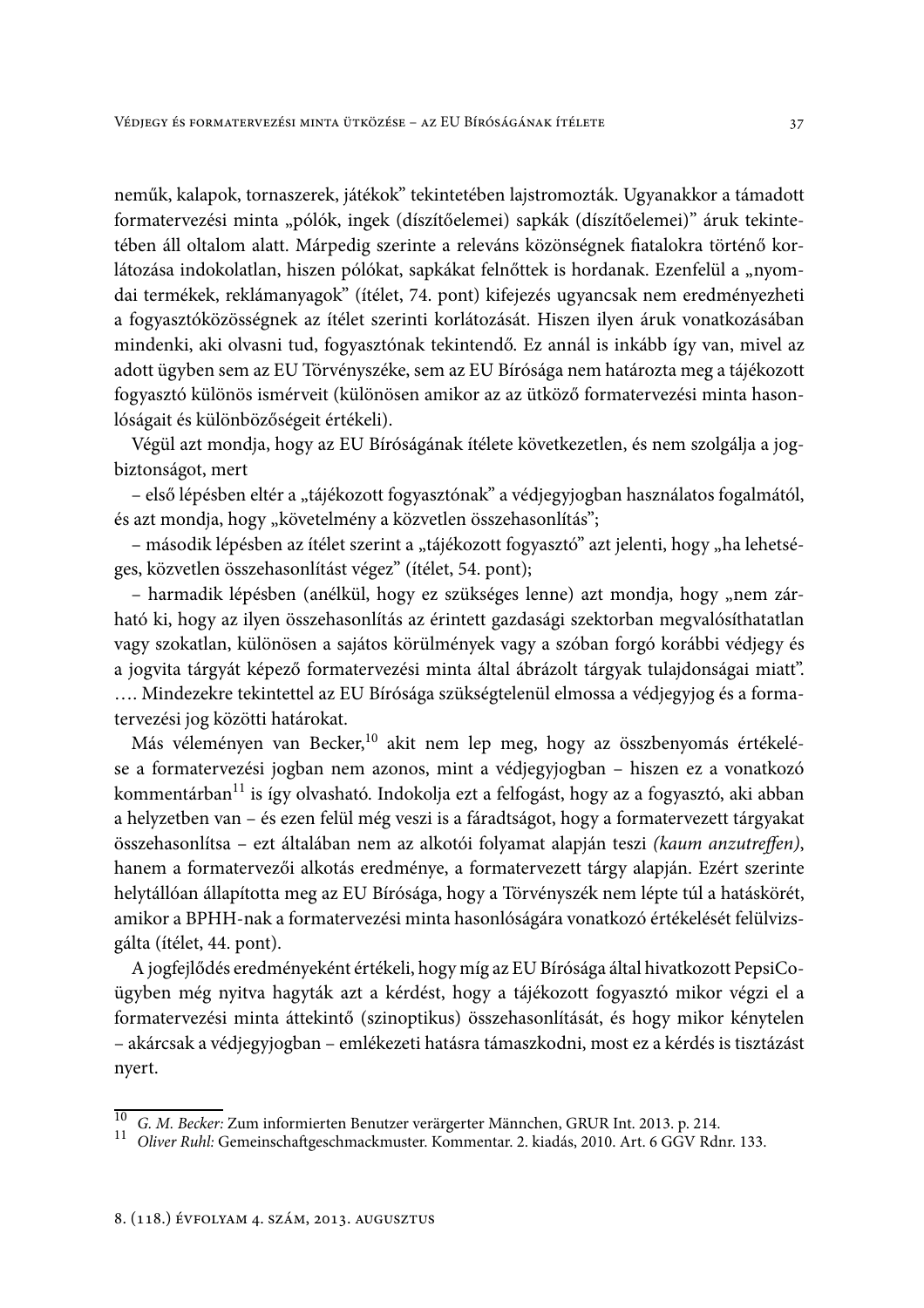Az ismertetett ítélettel ugyanis az EU Bírósága precedenst (Fallgruppe) teremtett, amely szerint a formatervezési minták összehasonlítása a továbbiakban ugyancsak az emlékezeti kép alapján történik.

Ebben a kérdésben az ítélet a piaci realitásokból indul ki. A gyakorlatban ugyanis – ha egyáltalán sor kerül összehasonlításra - a fogyasztó a formatervezés eredményét hasonlítja össze, nem pedig az árun szereplő védjegyet. Más marketingcélokat szolgál ugyanis a formatervezett áru, illetve a védjegy. Szerinte örvendetes, hogy az ítélet a piaci viszonyokat vette figyelembe, hiszen a formatervezett termékek gyakran árujelzők is. Ezért "kerülő úton", a formatervezési jog segítségével lehetne az ilyen árujelzőket monopolizálni - ha az EU Bírósága másként határozott volna.

Az ítéletben releváns fogyasztói rétegként megjelölt "fiatalok, gyermekek" csoportot ez a kommentátor sem tartja szerencsésnek, azonban más okokból. A KVR-től (7. cikk) eltérően ugyanis a közösségi formatervezési mintákról szóló rendelet az összbenyomást védi (10. cikk. 1. bekezdés), s az oltalmat nem köti árukhoz vagy szolgáltatásokhoz. Ezt a különbséget jól tükrözi a közösségi formatervezési rendelet preambulumának 7. bekezdése is, amely a formatervezési mintáknak a gazdasági versenyben betöltött szerepére, valamint beruházási funkcióira utal, ami a védjegy és a formatervezési minta közötti eltérő funkciókat ugyancsak szemlélteti.

A. Ebert-Weidenfelder<sup>12</sup> rövid kommentárjában ugyancsak azt emeli ki, hogy formatervezési minták esetében – az ítélet szerint – a fogyasztó figyelme nagyobb, mint a védjegyek esetében. Ugyanakkor a formatervezési minta sajátossága, hogy gyakran kerül sor közvetlen fogyasztói egybevetésekre. Ezenfelül – az ítélet szerint kivételesen – az elmosódott emlékezeti kép is szerepet játszhat.

R. Hing<sup>13</sup> ugyancsak rövid kommentárja szerint az ítélet arra mutat rá (*provide* clarification), hogy amikor a fogyasztó formatervezett tárgyakat hasonlít össze, akkor emlékezete pontatlan. Ugyanakkor bizonyos körülmények között indokolt lehet a közvetlen összehasonlítás. Hiányolja, hogy az ítélet nem mondja meg, mikor melyik szempont szerint kell értékelni.

### Észrevételek

1. Mind az ítélet, mind a kommentárok azt mutatják, hogy olyan alapvető fogalmak tekintetében, mint az "összbenyomás szerepe", a "tájékozott fogyasztó" sem lehet egyenlőségjelet tenni a védjegyjog, illetve a formatervezésiminta-jog között.

 $\frac{12}{13}$  In: GRUR-Prax, 2012, p. 535.<br>  $R. Hing:$  The Informed User can have an imperfect recollection. Sn/Ppets, 2013. január.